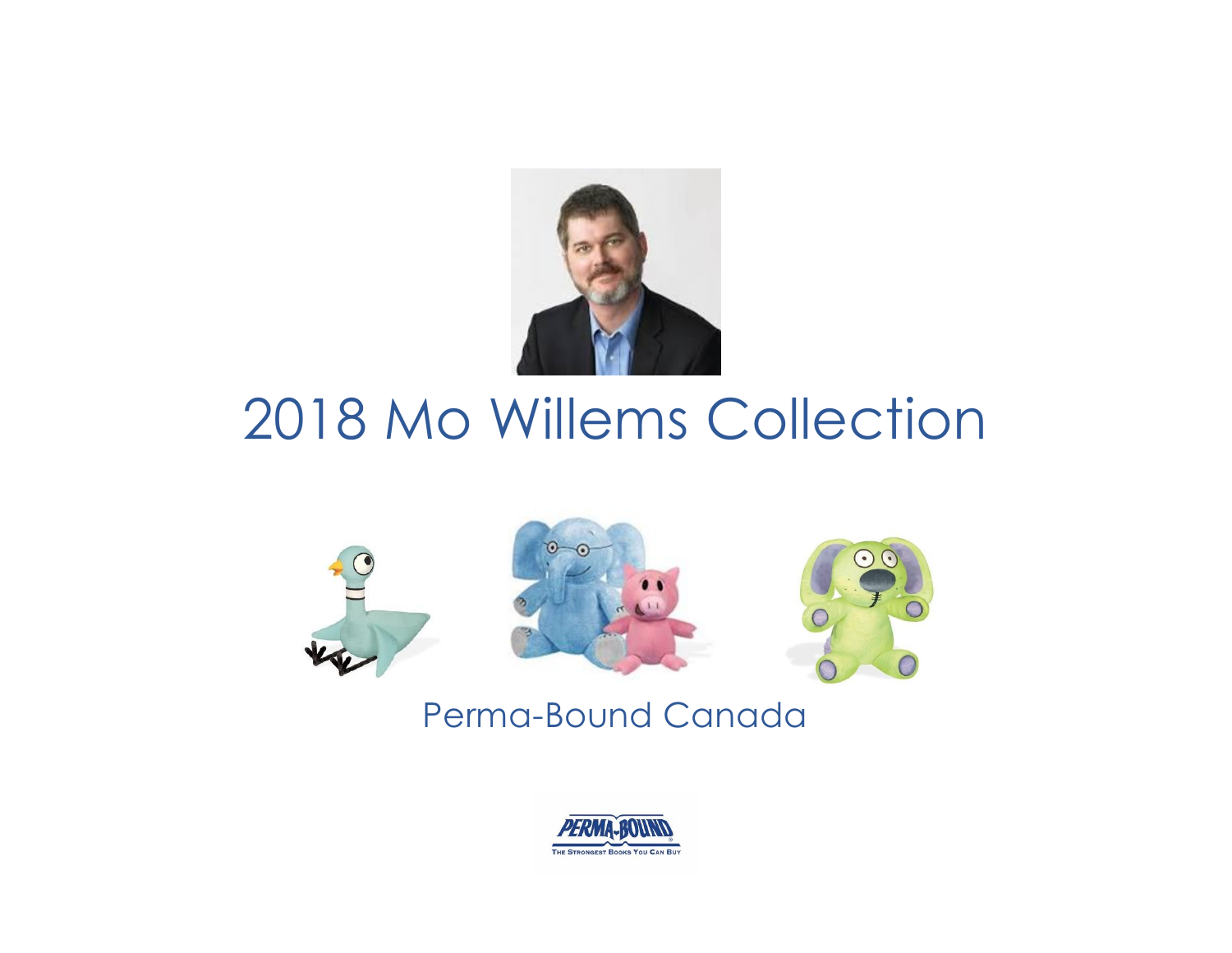• • •

## 2018 Mo Willems Collection

### Perma-Bound Canada

### *Perma-Bound Collection*

Perma-Bound maintains a collection of over 300,000 titles in all formats, including eBooks, and bindings. The titles we carry are based on several factors including publisher information (we carry titles from over 1,000 publishers), reviews from independent reviewing agencies, award winners, and in-house Library and Classroom expertise gathered from over 50 years in the K-12 literature market.

### *Hand-Picked Selections*

This list is meant to be a helpful tool for customers to combine all Mo Willems titles in our collection together. The list has been sorted by Series. To order books there is no need to retype this list into your Perma-Bound web account. Please call us at 1.800.461.1999 with your Perma-Bound User ID and we and we will make it available to you.

### *Mo Willems*

A three-time Caldecott Honor winner (for Don't Let the Pigeon Drive the Bus!, Knuffle Bunny, and Knuffle Bunny Too), he also won two Geisel Medals and two Geisel Honors for his Elephant and Piggie books. His books are perennial New York Times bestsellers, including Knuffle Bunny Free, Hooray for Amanda & Her Alligator!, and the Cat the Cat series.

Before he turned to making picture books, Mo was a writer and animator on Sesame Street, where he won six Emmys. Mo lives with his family in Massachusetts.

### *Perma-Bound Books* • • •

Books in this list are offered in the Perma-Bound binding.

"Our Perma-Bound bindings are Unconditionally Guaranteed."

The list is presented in alphabetical order by Series and then by Title.

Please visit [www.perma](http://www.perma-bound.com/)[bound.com/](http://www.perma-bound.com/)canada for further information on any title. Titles may be searched by entering the Title, Author, or Order Number in the search box.

All orders are shipped free of charge.

All MARC records are free.

\*All prices subject to change without notice 04062018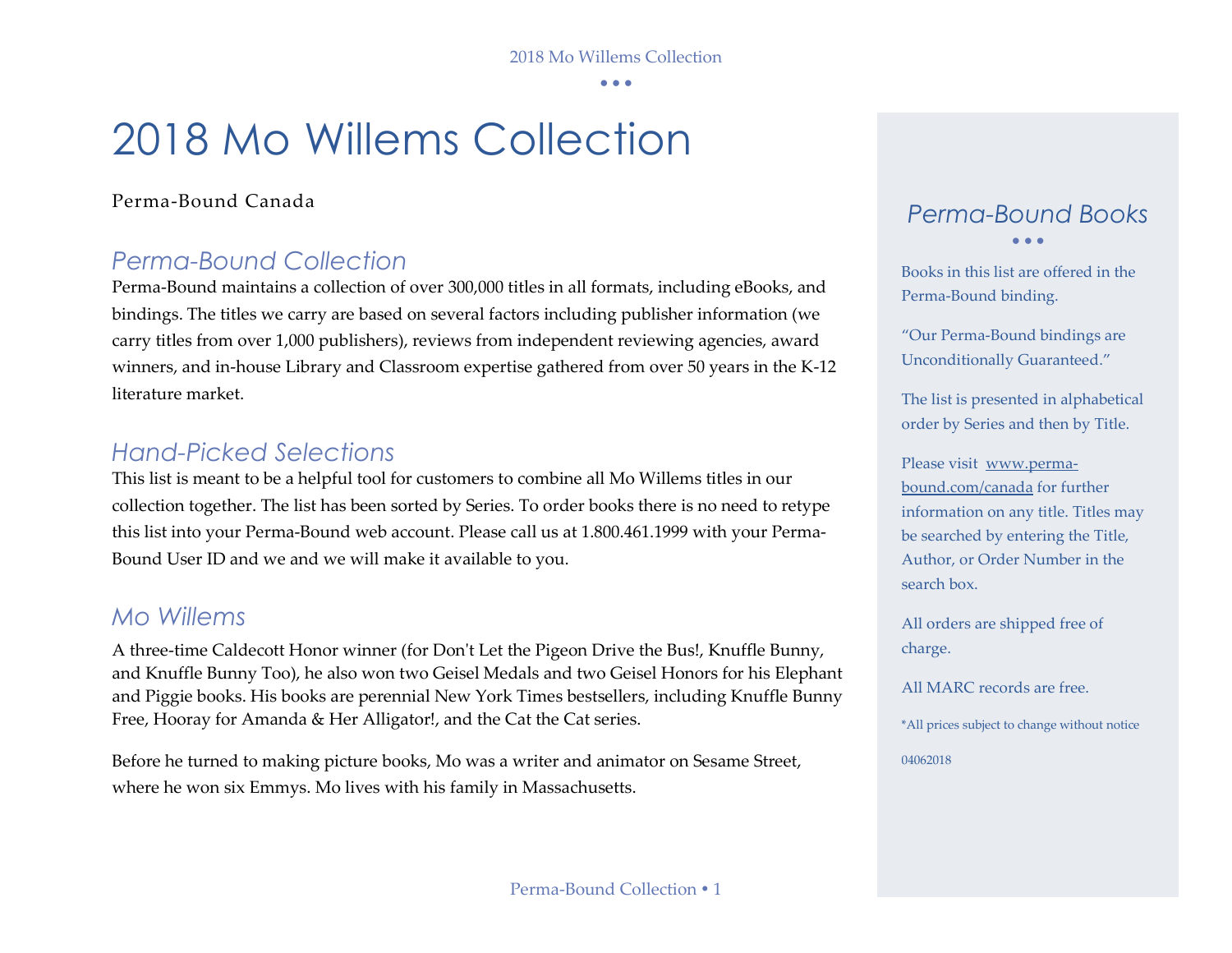• • •

### *Why we can guarantee our binding*

Our process increases the durability and flexibility of every title in our patented permabound binding. We rebuild every book from the ground up using only the top-quality binding materials. Our books are inspected and tested then sent to you with our guarantee.



### *Perma-Bound Books Impact Statement*

• • •

In compliance with Perma-Bound environmental guidelines to reduce our environmental footprint we have selected titles in our longlasting, low impact, guaranteed Perma-Bound binding.

*You want to keep your students reading. Don't miss a new title to their favourite series – use Series Tracker by Perma-Bound*



Perma-Bound Series Tracker is designed to announce NEW Titles released in popular fiction series.

On your My Account page sign-up for Series Tracker and choose the series you would like to track. We do the rest. When a new title for the series is published we send you an

email. It is that easy! Series Tracker is free. Sign-up today at www.perma-bound.com.

### *Place an Order Order*

• • •

Orders can be placed: Toll Free: 1.800.461.1999. Fax: 1.888.250.3811. Email: [perma-bound.ca@sympatico.ca](mailto:perma-bound.ca@sympatico.ca) Or orders can be sent to us directly from our website at: **[www.perma-bound.com](http://www.perma-bound.com/)**

Perma-Bound Canada Box 868, Station Main Peterborough, ON K9J 7A2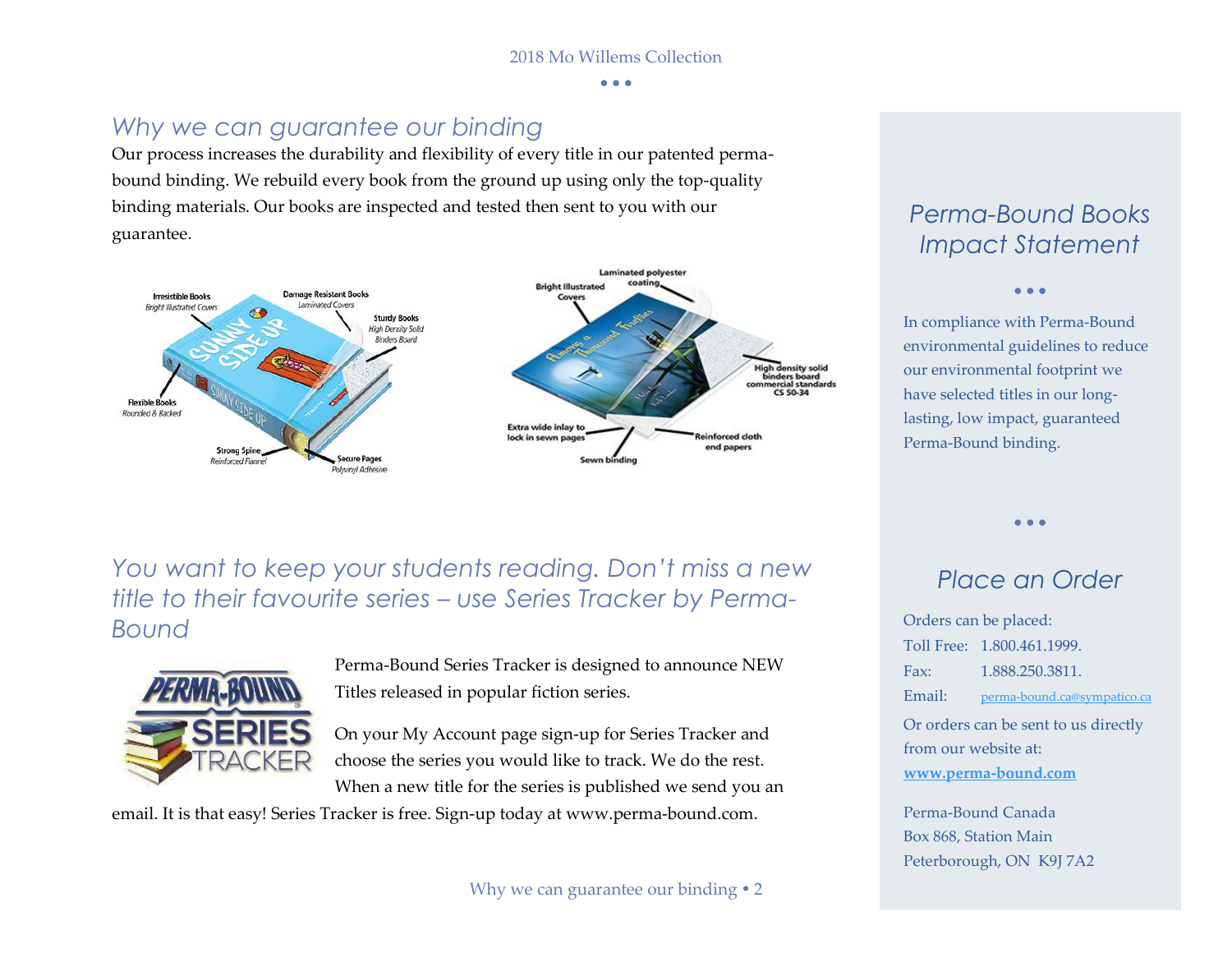#### **2018 Mo Willems Titles in Perma-Bound Binding**

| Order  |                              |                                        |             |         |           |        |                                                                                                                                                                                                                  |       |
|--------|------------------------------|----------------------------------------|-------------|---------|-----------|--------|------------------------------------------------------------------------------------------------------------------------------------------------------------------------------------------------------------------|-------|
| Number | <b>Series</b>                | Title                                  | Author      | Price   | Copyright | Pages  | Annotation                                                                                                                                                                                                       | Avail |
| 41145  | <b>Cat The Cat</b>           | Cat the Cat, Who Is That?              | Willems, Mo | \$19.54 | 2010      | 32     | An exuberant cat introduces readers to her friends.                                                                                                                                                              | Y     |
| 41146  | <b>Cat The Cat</b>           | Let's Say Hi to Friends Who Fly!       | Willems, Mo | \$19.54 | 2010      | 32     | An exuberant cat cheers on her friends as they demonstrate whether or<br>not they can fly.                                                                                                                       | Y     |
| 44338  | <b>Cat The Cat</b>           | Time to Sleep Sheep the Sheep!         | Willems, Mo | \$19.54 | 2010      | 32     | Cat the Cat has a slumber party with her animal friends.                                                                                                                                                         | Y     |
| 44303  | <b>Cat The Cat</b>           | What's Your Sound, Hound the<br>Hound? | Willems, Mo | \$19.54 | 2010      | 32     | Cat the Cat's animal friends make many different sounds.                                                                                                                                                         | Y     |
| 30516  | <b>Elephant &amp; Piggie</b> | Are You Ready to Play Outside?         | Willems, Mo | \$18.53 | 2008      | 57 p.  | Friends Elephant and Piggie are playing outside when it starts to rain, and<br>then they must decide what to do.                                                                                                 | Y     |
| 74224  | <b>Elephant &amp; Piggie</b> | <b>Big Guy Took My Ball!</b>           | Willems, Mo | \$18.53 | 2013      | 56 p.  | Piggie is upset because a whale took the ball she found, but Gerald finds a<br>solution that pleases all of them.                                                                                                | Y     |
| 43773  | <b>Elephant &amp; Piggie</b> | Can I Play Too?                        | Willems, Mo | \$18.53 | 2010      | 64     | Elephant and Piggie learn to play catch with their new friend Snake.                                                                                                                                             | Y     |
| 143416 | Elephant & Piggie            | Elephant & Piggie Biggie!              | Willems, Mo | \$25.31 | 2017      | 309 p. | A 10th anniversary bind-up collection of Elephant & Piggie stories<br>includes Today I Will Fly!, Watch Me Throw the Ball!, Can I Play Too?, the<br>award-winning Let's Go for a Drive! and I Really Like Slop!  | Y     |
| 35869  | <b>Elephant &amp; Piggie</b> | <b>Elephants Cannot Dance!</b>         | Willems, Mo | \$18.53 | 2009      | 57 p.  | Gerald the elephant is certain that he cannot dance but his friend Piggie<br>convinces him to try.                                                                                                               | Y     |
| 55338  | <b>Elephant &amp; Piggie</b> | <b>Happy Pig Day!</b>                  | Willems, Mo | \$18.53 | 2011      | 57 p.  | Piggie celebrates her favorite day of the year, but Gerald the elephant is<br>sad, thinking that he cannot join the fun.                                                                                         | Y     |
| 40840  | <b>Elephant &amp; Piggie</b> | I Am Going!                            | Willems, Mo | \$18.53 | 2010      | 57 p.  | Piggie ruins a perfectly good day by telling Gerald the elephant that she is<br>going, sending him into a panic.                                                                                                 | Y     |
| 21840  | <b>Elephant &amp; Piggie</b> | I Am Invited to a Party!               | Willems, Mo | \$18.53 | 2007      | 56 p.  | Piggie is invited to her first party and asks Gerald to come with her, but<br>they can't decide what they should wear.                                                                                           | Y     |
| 48575  | <b>Elephant &amp; Piggie</b> | I Broke My Trunk!                      | Willems, Mo | \$18.53 | 2011      | 57 p.  | Gerald the elephant tells his best friend Piggie a long, crazy story about<br>how he broke his trunk.                                                                                                            | Y     |
| 27057  | <b>Elephant &amp; Piggie</b> | I Love My New Toy!                     | Willems, Mo | \$18.53 | 2008      | 57 p.  | When Elephant accidentally breaks Piggie's new toy, they both<br>experience intense feelings before coming to realize how important their<br>friendship is.                                                      | Y     |
| 109854 | <b>Elephant &amp; Piggie</b> | I Really Like Slop!                    | Willems, Mo | \$18.53 | 2015      | 57 p.  | Piggie likes slop so much that she wants to share it with her reluctant<br>friend Gerald.                                                                                                                        | Y     |
| 27058  | <b>Elephant &amp; Piggie</b> | I Will Surprise My Friend!             | Willems, Mo | \$18.53 | 2008      | 57 p.  | Gerald and Piggie want to play a game and surprise each other--but the<br>biggest surprise is the one they least expect.                                                                                         | Y     |
| 112580 | <b>Elephant &amp; Piggie</b> | I Will Take a Nap!                     | Willems, Mo | \$18.53 | 2015      | 57 p.  | Gerald is tired and cranky and wants to take a nap, but Piggie is not<br>helping.                                                                                                                                | Y     |
| 74368  | <b>Elephant &amp; Piggie</b> | I'm a Frog!                            | Willems, Mo | \$18.53 | 2013      | 54 p.  | Piggie introduces his reluctant friend, Gerald the elephant, to the<br>wonderful world of pretend.                                                                                                               | Y     |
| 62910  | <b>Elephant &amp; Piggie</b> | Let's Go for a Drive!                  | Willems, Mo | \$18.53 | 2012      | 57 p.  | Elephant Gerald and Piggie want to go for a drive, but as Gerald thinks of<br>one thing after another that they will have to take along, they come to<br>realize that they lack the most important thing of all. | Y     |
| 57727  | Elephant & Piggie            | Listen to My Trumpet!                  | Willems, Mo | \$18.53 | 2012      | 57 p.  | When Piggie plays her new trumpet for Gerald, the elephant decides he<br>must be honest in his response.                                                                                                         | Y     |
| 17079  | <b>Elephant &amp; Piggie</b> | My Friend Is Sad                       | Willems, Mo | \$18.53 | 2007      | 57 p.  | Piggie tries all sorts of antics to cheer up her best friend, the gloomy<br>Gerald the Elephant. In the end, friendship and care lift his mood.                                                                  | Y     |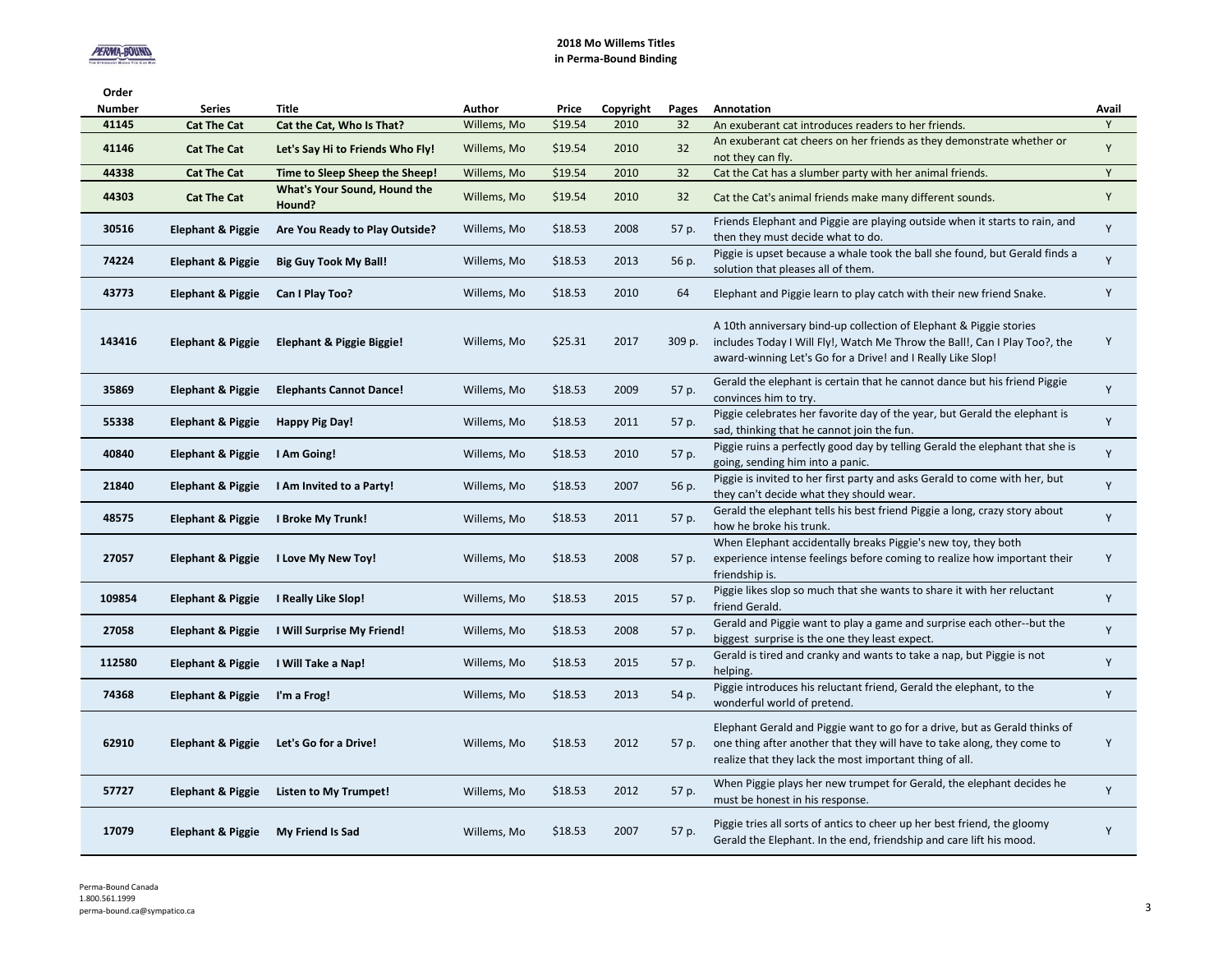#### **2018 Mo Willems Titles in Perma-Bound Binding**

| Order<br><b>Number</b> | <b>Series</b>                                        | Title                                                    | Author                                         | Price   | Copyright | Pages | Annotation                                                                                                                                                                                 | Avail |
|------------------------|------------------------------------------------------|----------------------------------------------------------|------------------------------------------------|---------|-----------|-------|--------------------------------------------------------------------------------------------------------------------------------------------------------------------------------------------|-------|
| 80580                  | Elephant & Piggie                                    | My New Friend Is So Fun!                                 | Willems, Mo                                    | \$18.53 | 2014      | 57 p. | Gerald the elephant and Snake fear that Piggie and Brian Bat will have so<br>much fun together they will no longer need their best friends.                                                | Y     |
| 37935                  | <b>Elephant &amp; Piggie</b>                         | <b>Pigs Make Me Sneeze!</b>                              | Willems, Mo                                    | \$18.53 | 2009      | 56 p. | When Gerald the elephant begins sneezing around his friend Piggie, he<br>begins to suspect that he might be allergic to pigs and is afraid this could<br>mean the end of their friendship. | Y     |
| 51515                  | <b>Elephant &amp; Piggie</b>                         | Should I Share My Ice Cream?                             | Willems, Mo                                    | \$18.53 | 2011      | 57 p. | As Gerald the elephant tries to decide whether to share his ice cream<br>with Piggie or not, he runs out of time and the ice cream melts.                                                  | Y     |
| 118433                 | <b>Elephant &amp; Piggie</b>                         | <b>Thank You Book</b>                                    | Willems, Mo                                    | \$18.53 | 2016      | 57 p. | Piggie wants to thank everyone she knows, but careful Gerald is worried<br>Piggy will forget someone really important.                                                                     | Y     |
| 21841                  | <b>Elephant &amp; Piggie</b>                         | There Is a Bird on Your Head!                            | Willems, Mo                                    | \$18.53 | 2007      | 57 p. | Elephant Gerald learns there's something worse than one bird on the<br>head: TWO birds! Can Piggie help him?                                                                               | Y     |
| 17080                  | <b>Elephant &amp; Piggie</b>                         | Today I Will Fly!                                        | Willems, Mo                                    | \$18.53 | 2007      | 57 p. | While Piggie is determined to fly, Elephant is skeptical, but when Piggie<br>gets a little help from others, amazing things happen.                                                        | Y     |
| 95723                  | <b>Elephant &amp; Piggie</b>                         | <b>Waiting Is Not Easy!</b>                              | Willems, Mo                                    | \$18.53 | 2014      | 57 p. | Piggie tells Gerald she has a surprise for him, but it is not there yet so<br>Gerald must be patient.                                                                                      | Y     |
| 33134                  | <b>Elephant &amp; Piggie</b>                         | Watch Me Throw the Ball!                                 | Willems, Mo                                    | \$18.53 | 2009      | 57 p. | Gerald the elephant tries to tell Piggie that ball-throwing is serious<br>business, but Piggie just wants to have fun.                                                                     | Y     |
| 47009                  | Elephant & Piggie                                    | We Are in a Book!                                        | Willems, Mo                                    | \$18.53 | 2010      | 57 p. | Piggie discovers that she and Gerald are in a book and she can make the<br>reader say a funny word out loud, but then Gerald realizes that the book<br>is going to end soon.               | Y     |
| 127946                 | <b>Elephant &amp; Piggie Like</b><br><b>Reading!</b> | <b>Cookie Fiasco</b>                                     | Willems, Mo<br>and Santat,<br>Dan              | \$18.53 | 2016      | 64    | There are only three cookies and four hungry friends to share them with.                                                                                                                   | Y     |
| 138370                 | <b>Elephant &amp; Piggie Like</b><br><b>Reading!</b> | <b>Good for Nothing Button</b>                           | Harper,<br>Cherise<br>Mericle &<br>Willems, Mo | \$18.53 | 2017      | 64    | Yellow Bird has found a button and wants to share it with Red Bird and<br>Blue Bird. This is just an ordinary button. It does not do anything when<br>you press it.                        | Y     |
| 154999                 | <b>Elephant &amp; Piggie Like</b><br><b>Reading!</b> | <b>Itchy Book!</b>                                       | Willems, Mo                                    | \$18.53 | 2018      | 64    |                                                                                                                                                                                            | Y     |
| 127947                 | <b>Elephant &amp; Piggie Like</b><br><b>Reading!</b> | <b>We Are Growing!</b>                                   | Willems, Mo<br>and Keller,<br>Laurie           | \$18.53 | 2016      | 64    | Walt is not the tallest or the curliest or the pointiest or even the<br>crunchiest, but this blade of grass is searching for his 'est' in this hilarious<br>story about growing up.        | Y     |
| 46967                  | <b>Knuffle Bunny</b>                                 | Knuffle Bunny Free: An Unexpected<br><b>Diversion</b>    | Willems, Mo                                    | \$26.65 | 2010      | 52    | While traveling with her family to Holland to visit her grandparents, Trixie<br>once again loses her beloved Knuffle Bunny.                                                                | Y     |
| 21839                  | Knuffle Bunny                                        | Knuffle Bunny Too: A Case of<br><b>Mistaken Identity</b> | Willems, Mo                                    | \$26.65 | 2007      | 48    | Trixie can't wait to bring her one-of-a-kind Knuffle Bunny to school. But<br>when she gets there, she sees something awful: Sonja has the same<br>bunny.                                   | Y     |
| 172553                 | <b>Knuffle Bunny</b>                                 | Knuffle Bunny: A Cautionary Tale                         | Willems, Mo                                    | \$26.65 | 2004      | 40    | Trixie, Daddy, and Knuffle Bunny take a trip to the neighborhood<br>Laundromat.                                                                                                            | Y     |
| 80062                  | Pigeon                                               | Don't Let the Pigeon Drive the Bus! Willems, Mo          |                                                | \$25.64 | 2003      | 40    | When a bus driver goes on break, he asks the audience to keep an eye on<br>his vehicle and the daft, bug-eyed pigeon who desperately wants to drive<br>it.                                 | Υ     |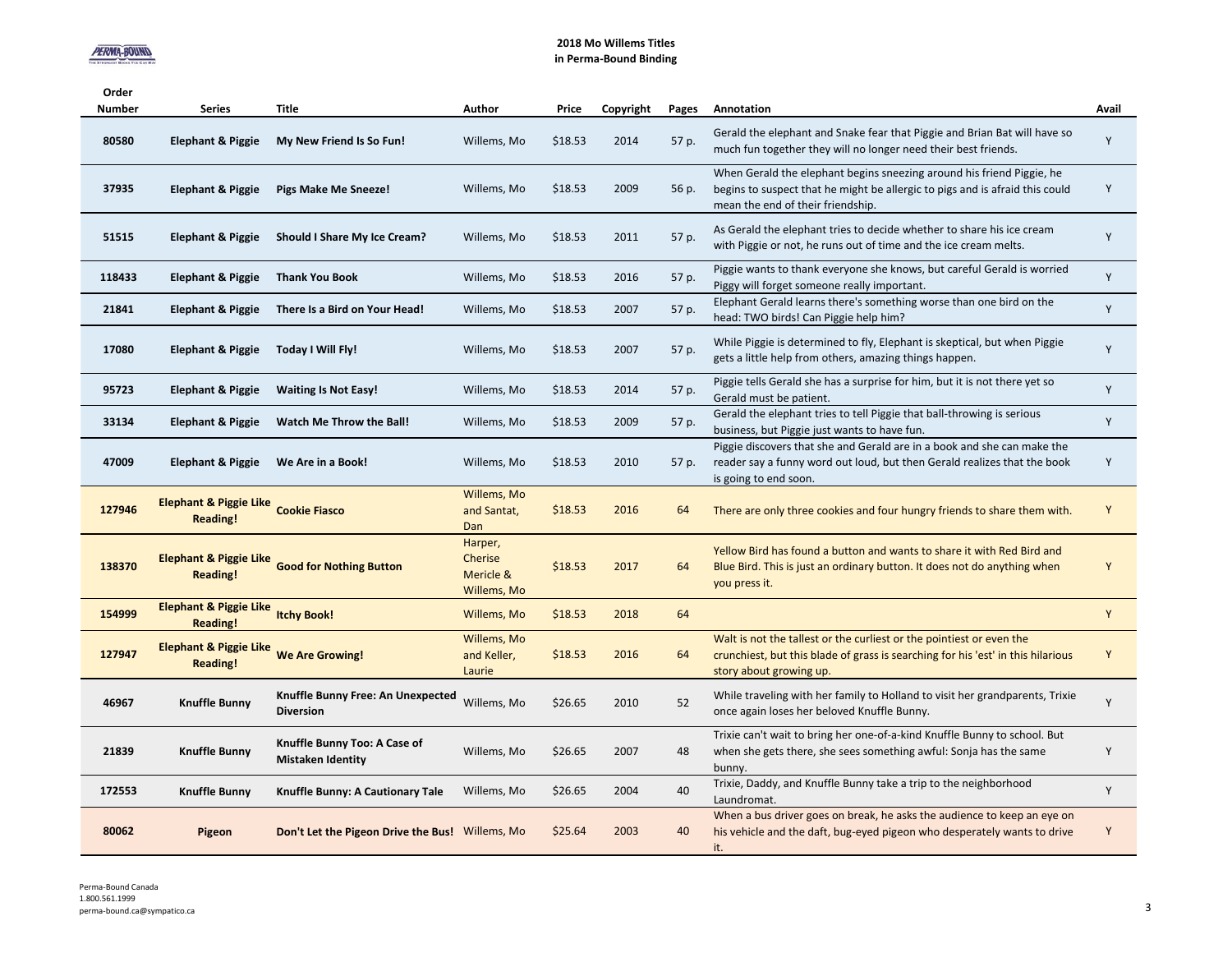#### **2018 Mo Willems Titles in Perma-Bound Binding**

| Order<br><b>Number</b> | <b>Series</b> | Title                                                                       | Author      | Price   | Copyright | Pages | Annotation                                                                                                                                                                                                              | Avail |
|------------------------|---------------|-----------------------------------------------------------------------------|-------------|---------|-----------|-------|-------------------------------------------------------------------------------------------------------------------------------------------------------------------------------------------------------------------------|-------|
| 5546                   | Pigeon        | Don't Let the Pigeon Stay up Late!                                          | Willems, Mo | \$25.64 | 2006      | 40    | Needing to brush his teeth, a bus driver asks the reader to make sure that<br>the pigeon goes to bed on time--but the bird has many excuses about<br>why it should stay awake.                                          | Y     |
| 57751                  | Pigeon        | <b>Duckling Gets a Cookie!?</b>                                             | Willems, Mo | \$25.64 | 2012      | 40    | Pigeon flies into a snit when the duckling gets a cookie--just by asking<br>politely.                                                                                                                                   | Y     |
| 234872                 | Pigeon        | Pigeon Finds a Hot Dog!                                                     | Willems, Mo | \$25.64 | 2004      | 40    | Pigeon learns about sharing when a curious duckling keeps asking<br>questions about the hot dog Pigeon has found.                                                                                                       | Y     |
| 80565                  | Pigeon        | Pigeon Needs a Bath!                                                        | Willems, Mo | \$25.64 | 2014      | 40    | A young pigeon is dirty and really needs a bath--but it will take a lot of<br>effort to persuade him to get clean.                                                                                                      | Y     |
| 23917                  | Pigeon        | <b>Pigeon Wants a Puppy!</b>                                                | Willems, Mo | \$25.64 | 2008      | 40    | He really, really, REALLY wants one. He'll take good care of it! But what is<br>it?                                                                                                                                     | Y     |
| 154985                 |               | <b>Busy Creature's Day Eating</b>                                           | Willems, Mo | \$26.65 | 2018      | 32    | A busy creature eats his way through the alphabet.                                                                                                                                                                      | Y     |
| 43769                  |               | <b>City Dog, Country Frog</b>                                               | Willems, Mo | \$26.65 | 2010      | 64    | City dog meets country frog, and they teach each other city dog and<br>country frog games throughout the year.                                                                                                          | Y     |
| 11694                  |               | <b>Edwina, the Dinosaur Who Didn't</b><br><b>Know She Was Extinct</b>       | Willems, Mo | \$26.65 | 2006      | 40    | Everyone in town loves Edwina the dinosaur except one little boy who is<br>determined to prove to everyone, including Edwina, that dinosaurs are<br>extinct.                                                            | Y     |
| 62468                  |               | <b>Goldilocks and the Three Dinosaurs</b> Willems, Mo                       |             | \$25.29 | 2012      | 40    | This humorous new take on the story of the three bears has a trio of<br>hungry dinosaurs just possibly setting up a trap for an unsuspecting<br>Goldilocks.                                                             | Y     |
| 50288                  |               | Hooray for Amanda & Her Alligator! Willems, Mo                              |             | \$26.65 | 2011      | 68 p. | Amanda and her alligator have lots of fun together, but when Amanda's<br>grandfather buys her a panda, Alligator must learn to make new friends.                                                                        | Y     |
| 33130                  |               | <b>Naked Mole Rat Gets Dressed</b>                                          | Willems, Mo | \$25.64 | 2009      | 40    | Wilbur is different from the other Naked Mole Rats in his Colony, because<br>he wears clothes. But what will happen when Grandpah, the oldest,<br>wisest, and most naked Naked Mole Rat ever discovers Wilbur's secret? | Y     |
| 127934                 |               | <b>Nanette's Baguette</b>                                                   | Willems, Mo | \$26.65 | 2016      | 40    | In this humorous picture book, young Nanette is all set for her first solo<br>trip to her French village's bakery to purchase a baguette.                                                                               | Y     |
| 148890                 |               | Sam, the Most Scaredy-Cat Kid in<br>the Whole World                         | Willems, Mo | \$26.65 | 2017      | 48    | When two fearful children are terrified of each other, their respective<br>monsters try to help.                                                                                                                        | Y     |
| 109859                 |               | <b>Story of Diva and Flea</b>                                               | Willems, Mo | \$23.60 | 2015      | 65 p. | In the bustling city of Paris, a small yet brave dog, Diva, and an<br>adventurous cat named Flea become two unlikely friends.                                                                                           | Y     |
| 70388                  |               | That Is Not a Good Idea!                                                    | Willems, Mo | \$25.29 | 2013      | 48    | Comic misadventures ensue when a hungry fox invites a plump goose to<br>dinner.                                                                                                                                         | Y     |
| 244                    |               | Time to Say "Please"!                                                       | Willems, Mo | \$25.64 | 2005      | 40    | Groups of mice narrate this story of children who learn that it is easier to<br>get things if they are polite.                                                                                                          | Y     |
| 14343                  |               | <b>Your Pal Mo Willems Presents</b><br><b>Leonardo the Terrible Monster</b> | Willems, Mo | \$26.65 | 2005      | 48    | Despite his best efforts, Leonardo cannot scare anyone, even miserable<br>Sam, and the sympathy he feels for Sam leads to friendship.                                                                                   | Y     |